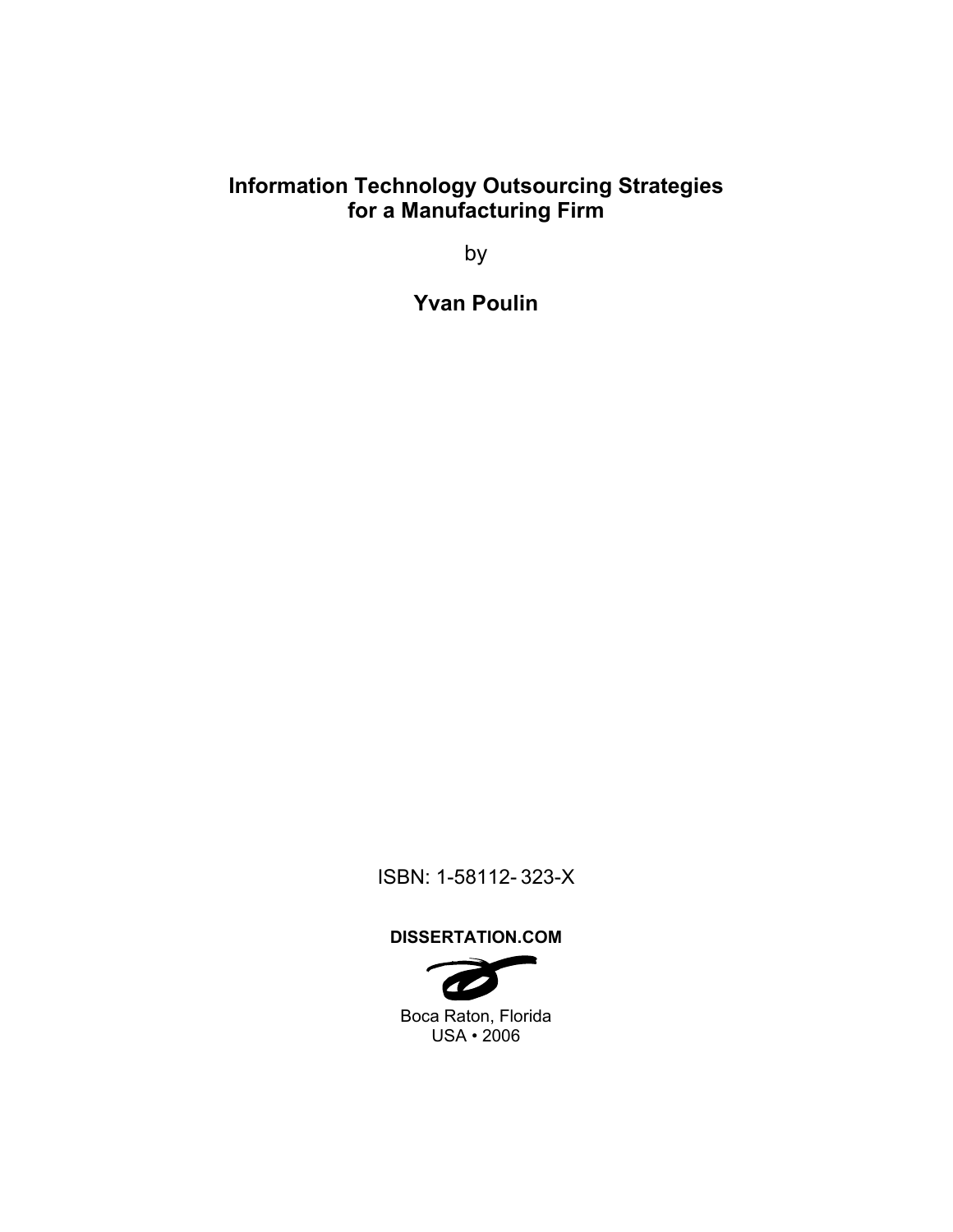*Information Technology Outsourcing Strategies for a Manufacturing Firm* 

Copyright © 2005 Yvan Poulin All rights reserved.

> Dissertation.com Boca Raton, Florida USA • 2006

ISBN: 1-58112- 323-X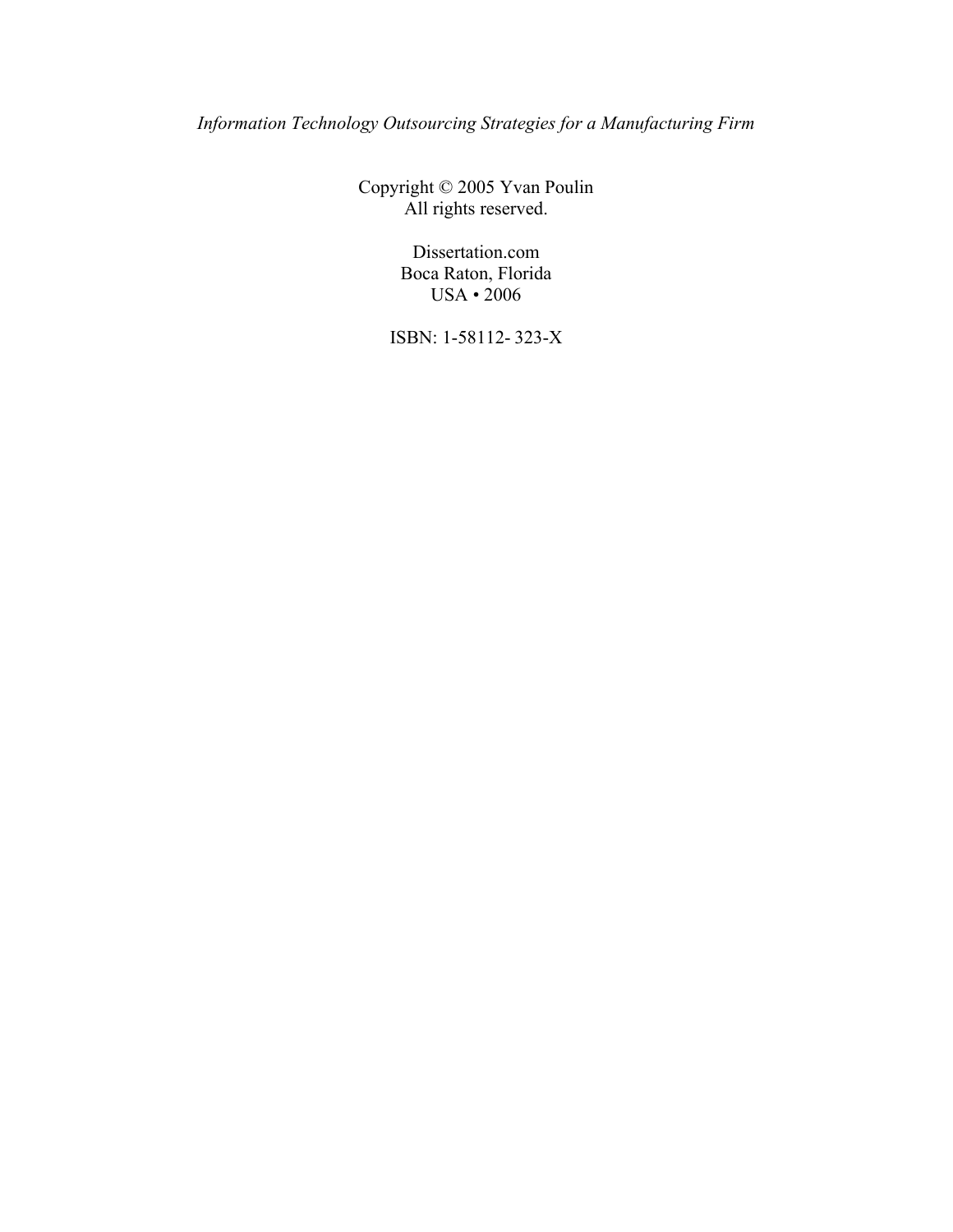Information Technology Outsourcing Strategies for a Manufacturing Firm

By

Yvan Poulin

# A DISSERTATION

## Submitted to

The University of Liverpool

In partial fulfillment of the requirements

For the degree of

MASTER OF BUSINESS ADMINISTRATION

2005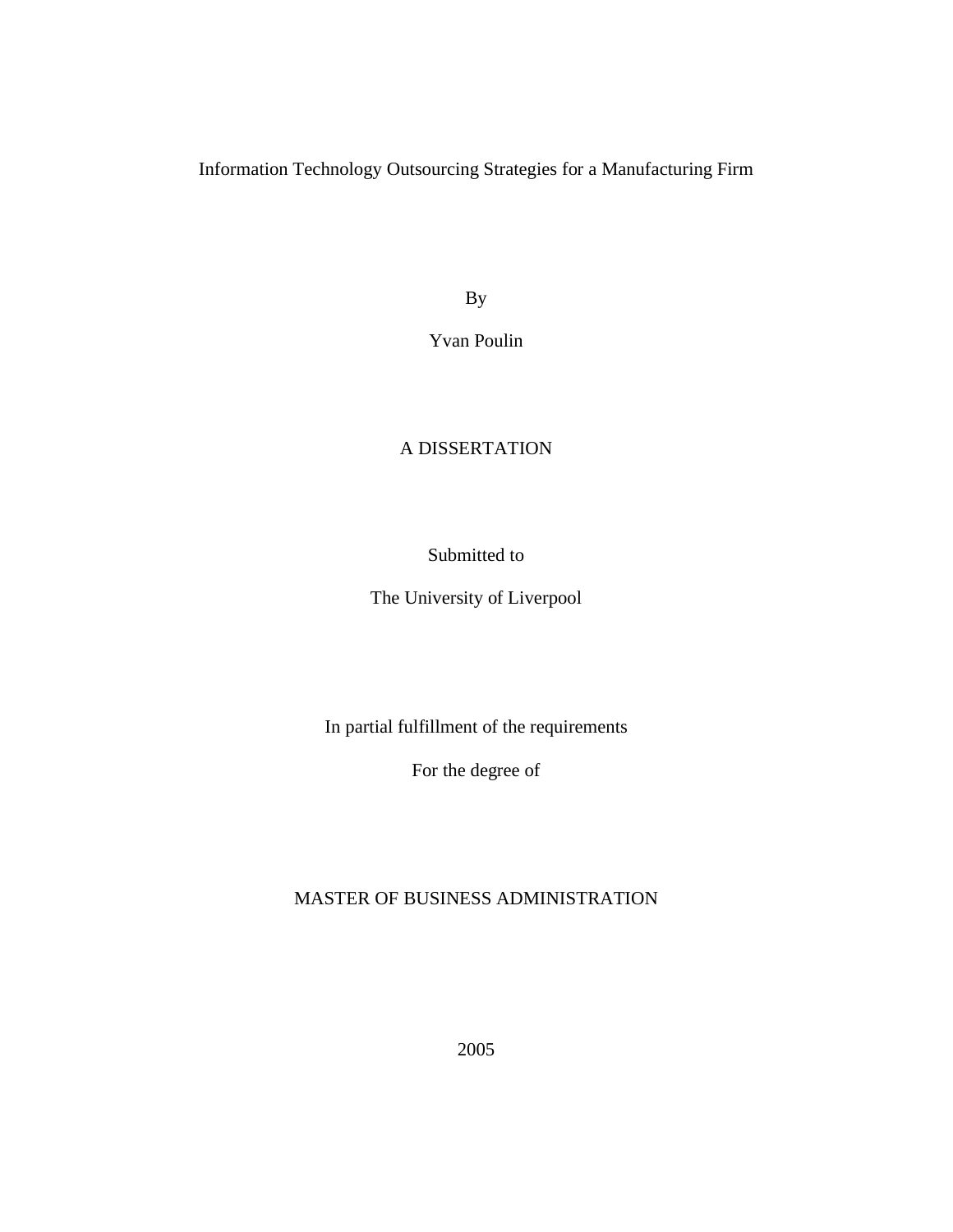# DISSERTATION PUBLICATION SPECIAL NOTE

Due to the sensitivity aspect of some information in this document, the company name and the head quarter company have been renamed as "THE COMPANY" and "THE COMPANY HQ" in the study case of the dissertation.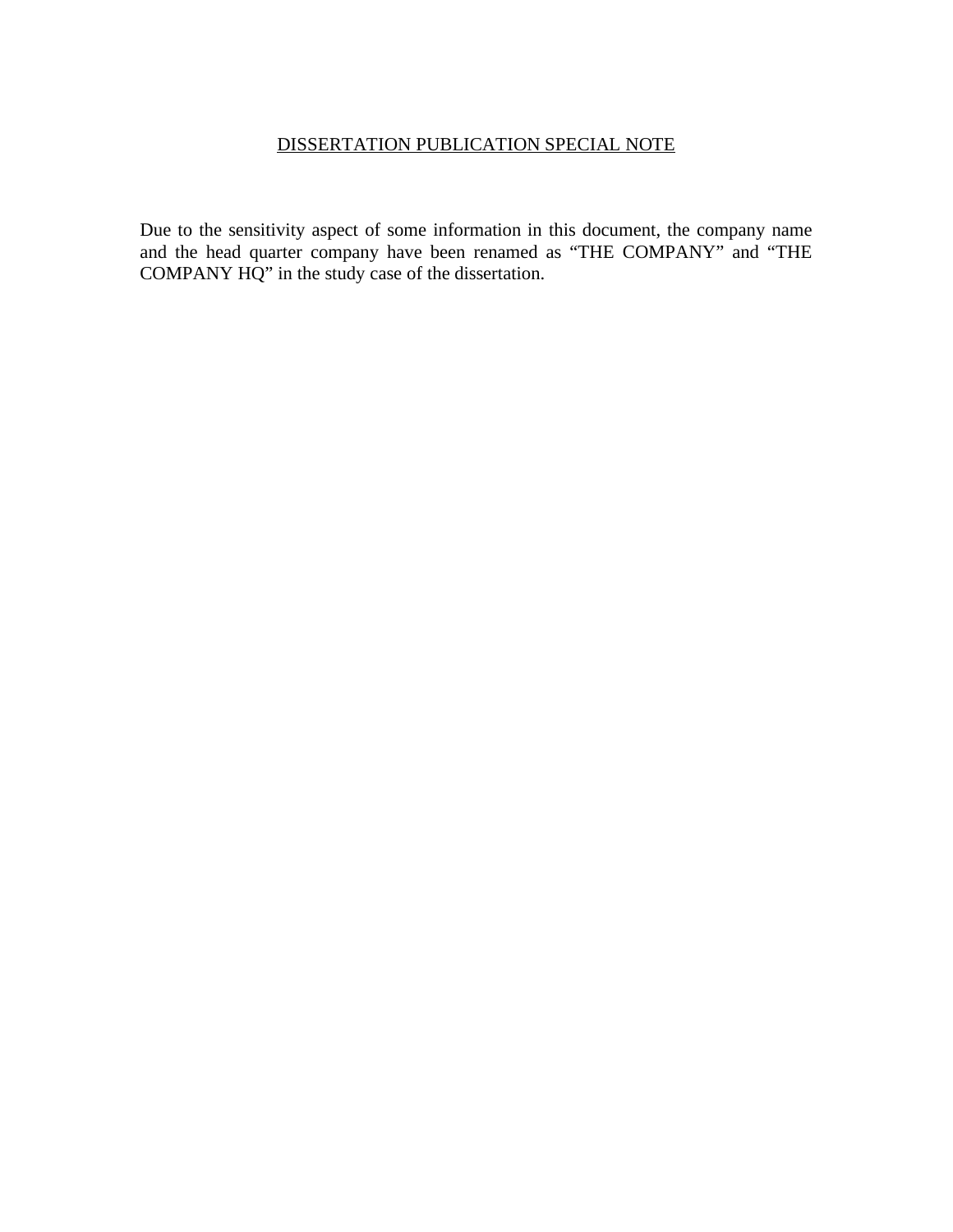### A Dissertation

## Entitled

# Information Technology Outsourcing Strategies for a Manufacturing Firm

# By

## Yvan Poulin

We hereby certify that this Dissertation submitted by Yvan Poulin conforms to acceptable standards, and as such is fully adequate in scope and quality. It is therefore approved as the fulfillment of the Dissertation requirements for the degree of Master of Business Administration.

Approved:

Keith Cronk Date Dissertation Advisor

Faculty Reader Date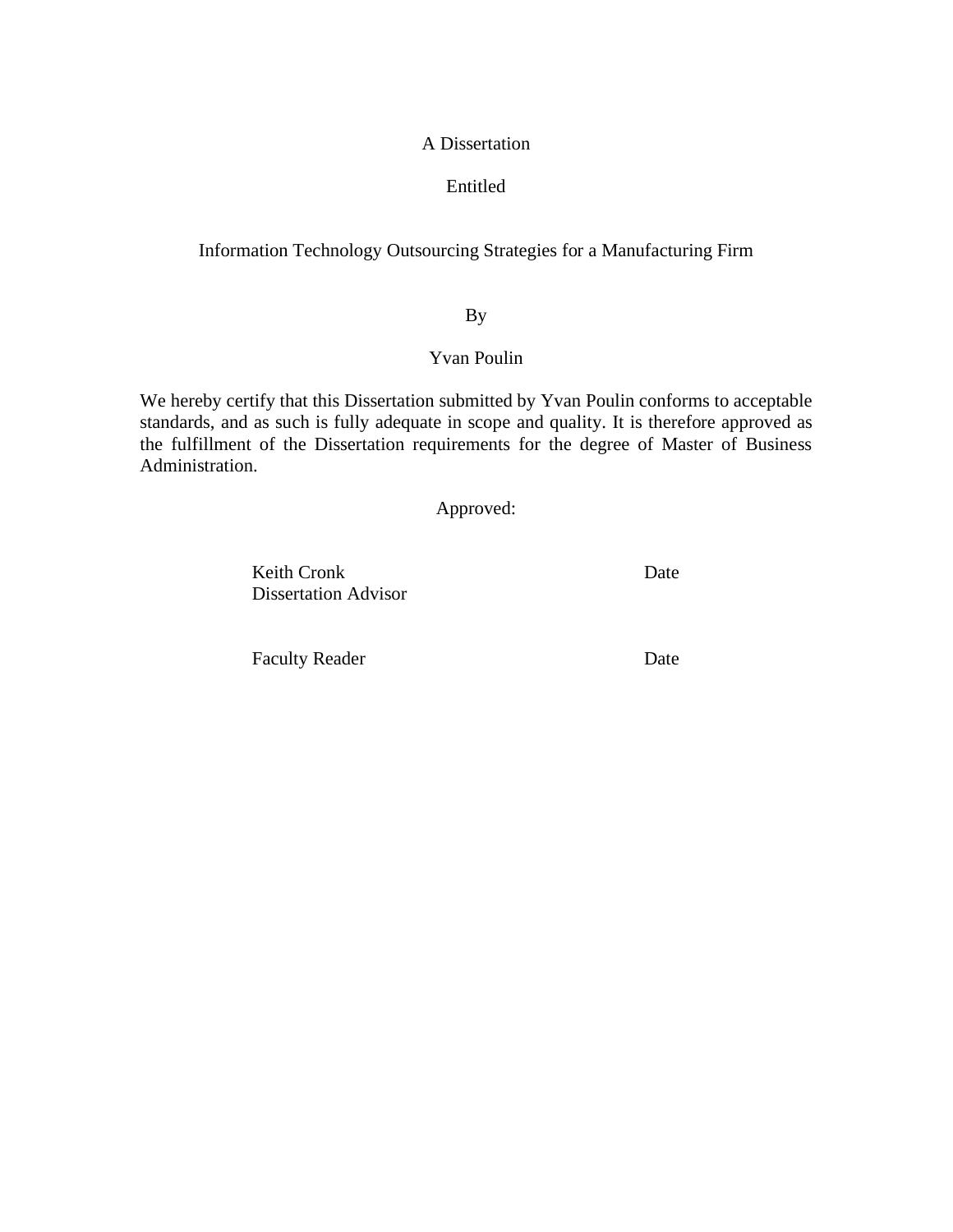The University of Liverpool 2005

# CERTIFICATION STATEMENT

I hereby certify that this paper constitutes my own product that where the languages of others is set forth, quotation marks so indicate, and appropriate credit is given where I have used the language, ideas, expressions or writings of another.

Signed

Yvan Poulin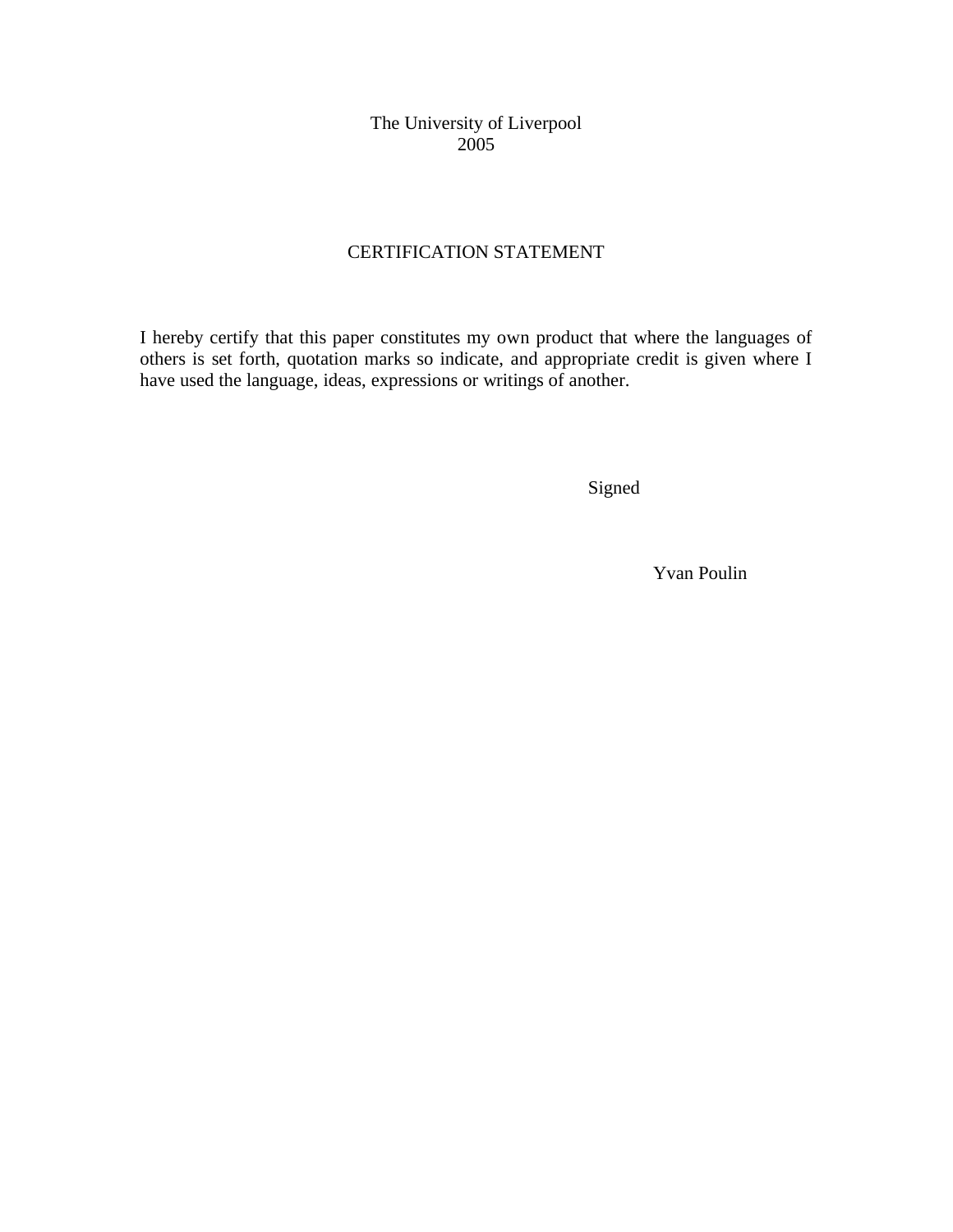#### ABSTRACT

### Information Technology Outsourcing Strategies for a Manufacturing Firm

### By

### Yvan Poulin

To outsource or not to outsource its internal IT department? That is the question that many firms have been asking themselves. Outsourcing has been around for more then 20 years in the different manufacturing areas. At first, companies decided to outsource the manufacturing of components in countries which would be bringing cost benefits by reducing the overall cost of their products. With the Internet gaining momentum as a quick and reliable source of information transmission, many manufacturing firms are now evaluating the possibility to outsource their IT functions in order to focus their energy, efforts and capitals on core-competencies thus reducing costs and improving quality of their IT services. From the literature review, we understand that cost reductions could be obtained, but they are usually less impressive than estimated in the preparation of a typical IT outsourcing business case. The overall objective of this dissertation, through the study case of a manufacturing business (THE COMPANY), is to build a framework that will take into account all the elements necessary for a manufacturing firm to accurately evaluate the strategic initiative of outsourcing its internal IT functions in order to achieve not just cost reductions, but improved value for the users performing activities with these technological tools and processes.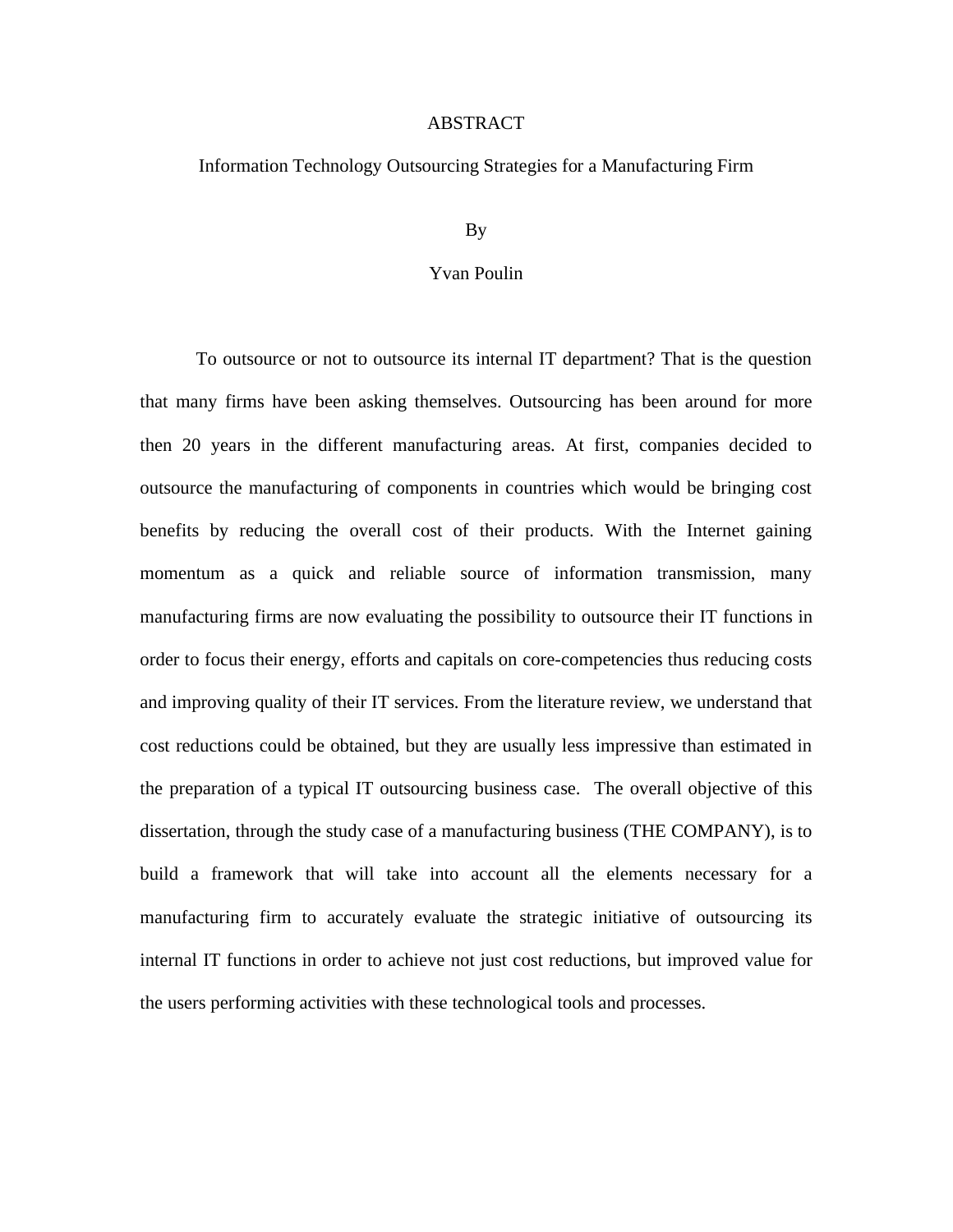| I.  |  |
|-----|--|
| II. |  |
|     |  |
|     |  |
|     |  |
|     |  |
|     |  |
|     |  |
|     |  |
|     |  |
|     |  |
|     |  |
|     |  |
|     |  |
|     |  |
|     |  |
|     |  |
|     |  |
|     |  |
|     |  |
|     |  |
|     |  |
|     |  |
|     |  |
|     |  |
|     |  |
|     |  |
|     |  |
|     |  |
|     |  |
| V.  |  |

# **TABLE OF CONTENTS**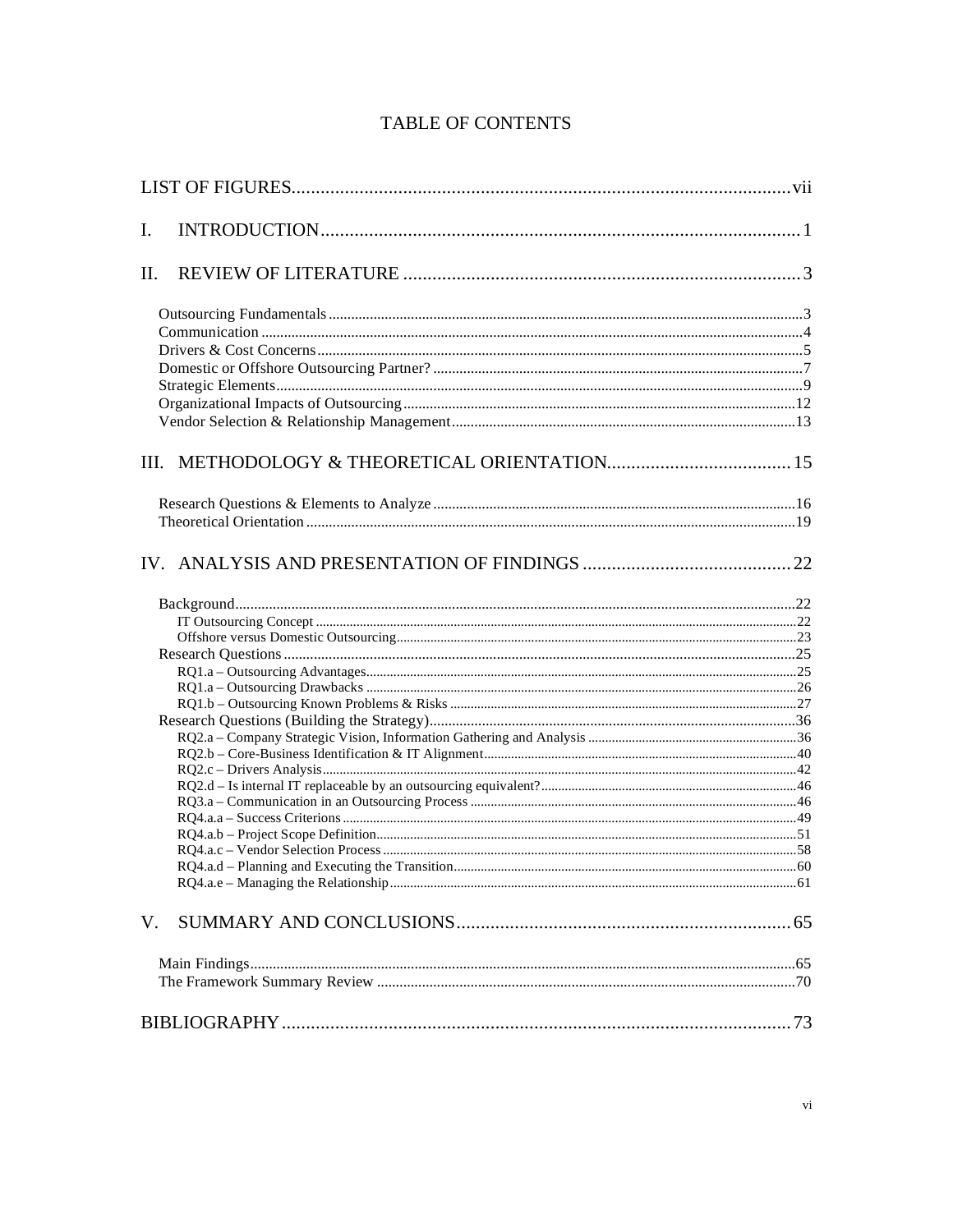# LIST OF FIGURES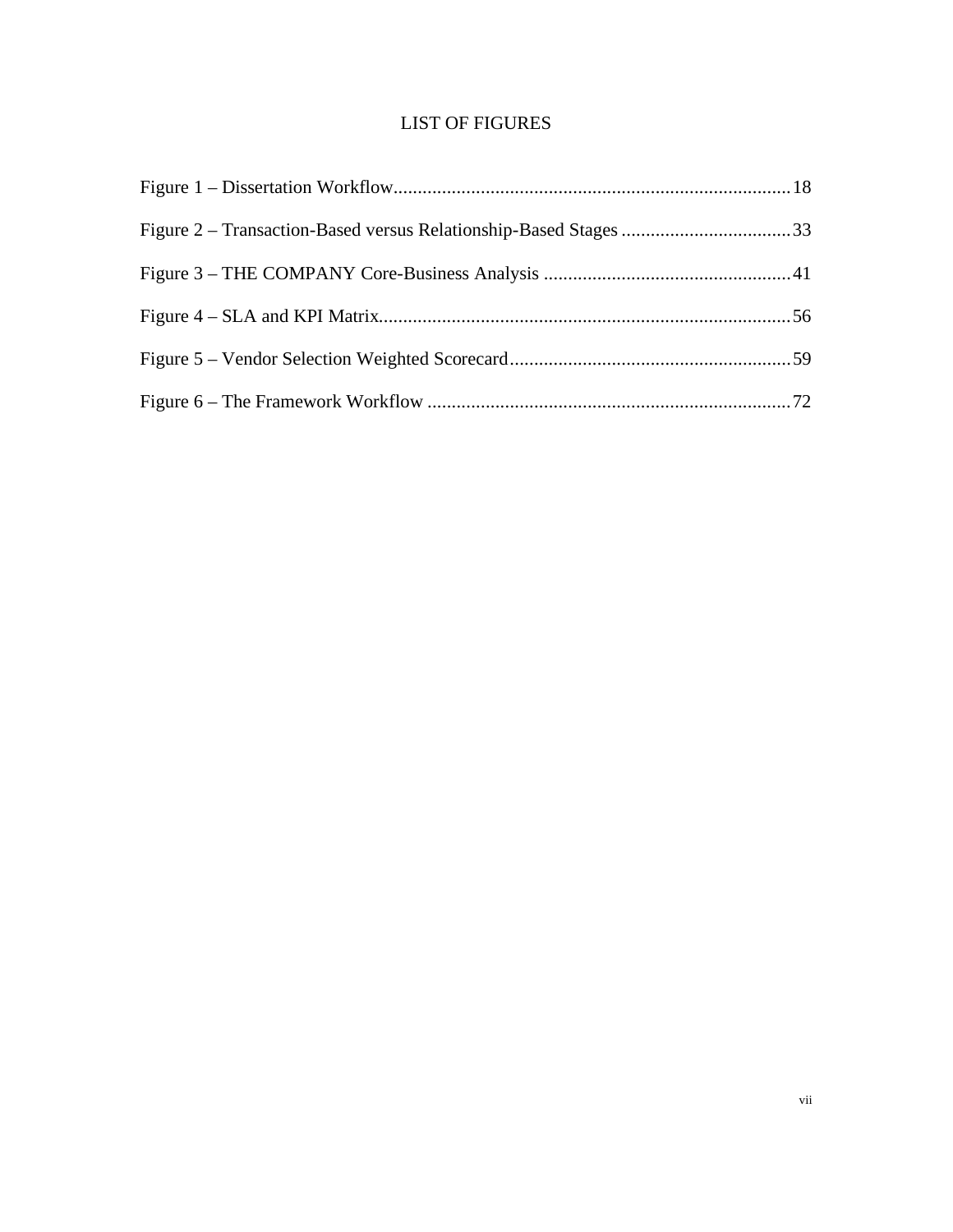### I. INTRODUCTION

Outsourcing and Offshoring are emerging as top key issues of many private and public companies. According to Forrester Research, by the year 2015, 3.4 million jobs, previously based in the United States, will have moved overseas. Even though there is resistance from the public based on the fear of losing their jobs, outsourcing is here to stay.

Outsourcing could be defined simply as: "having an outside vendor to provide a service that you usually perform in-house"  $(1)$ . The process usually begins with information technology (IT) contracts, but it is quickly followed by a broad range of services such as accounting, finance, customer service, procurement and human resources.

Although many manufacturing companies are evaluating and implementing an IT outsourcing process because of cost reduction promises, very few look further down the road at impacts of a long term outsourcing relationship. Manufacturing firms are not carefully considering the impact of knowledge and skills globalization  $(2)$ . If problems ever occurred with the outsourcer, would the loss of intellect in this particular field be forcing them to be locked out in a bitter-sweet relation with the vendor? Over the course of strategic thinking, we have to make sure that the decision won't be made by ascertaining what will save most on overhead costs, rather than on what make the most long term business sense (3).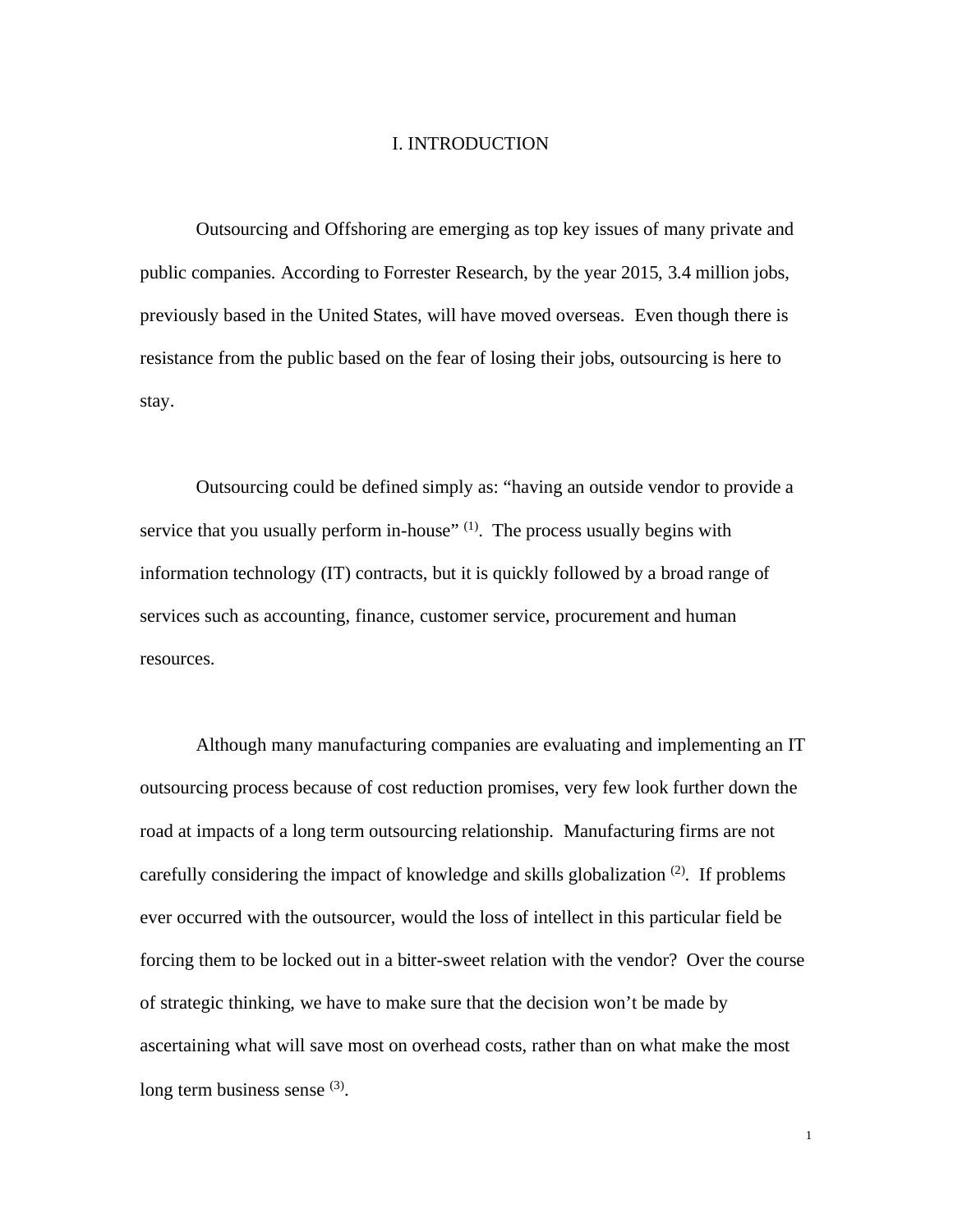The attractive illusion of substantial cost savings can quickly disappoint many executives on the outcome of an IT outsourcing strategy, especially when the planned payback is strictly about cost reductions. According to outsourcing.com, the average cost savings are between 9% to 15% and not the phenomenal prediction of 35% to 50% that many companies are aiming at quickly obtaining by outsourcing their IT portfolio. To build an outsourcing business case strictly on cost reductions will surely lead to failure.

This dissertation will consider, numerous aspects of outsourcing such as advantages/drawbacks of outsourcing, identification of the manufacturing core competencies, drivers, and strategy, outsourcing processes, communication, planning and execution.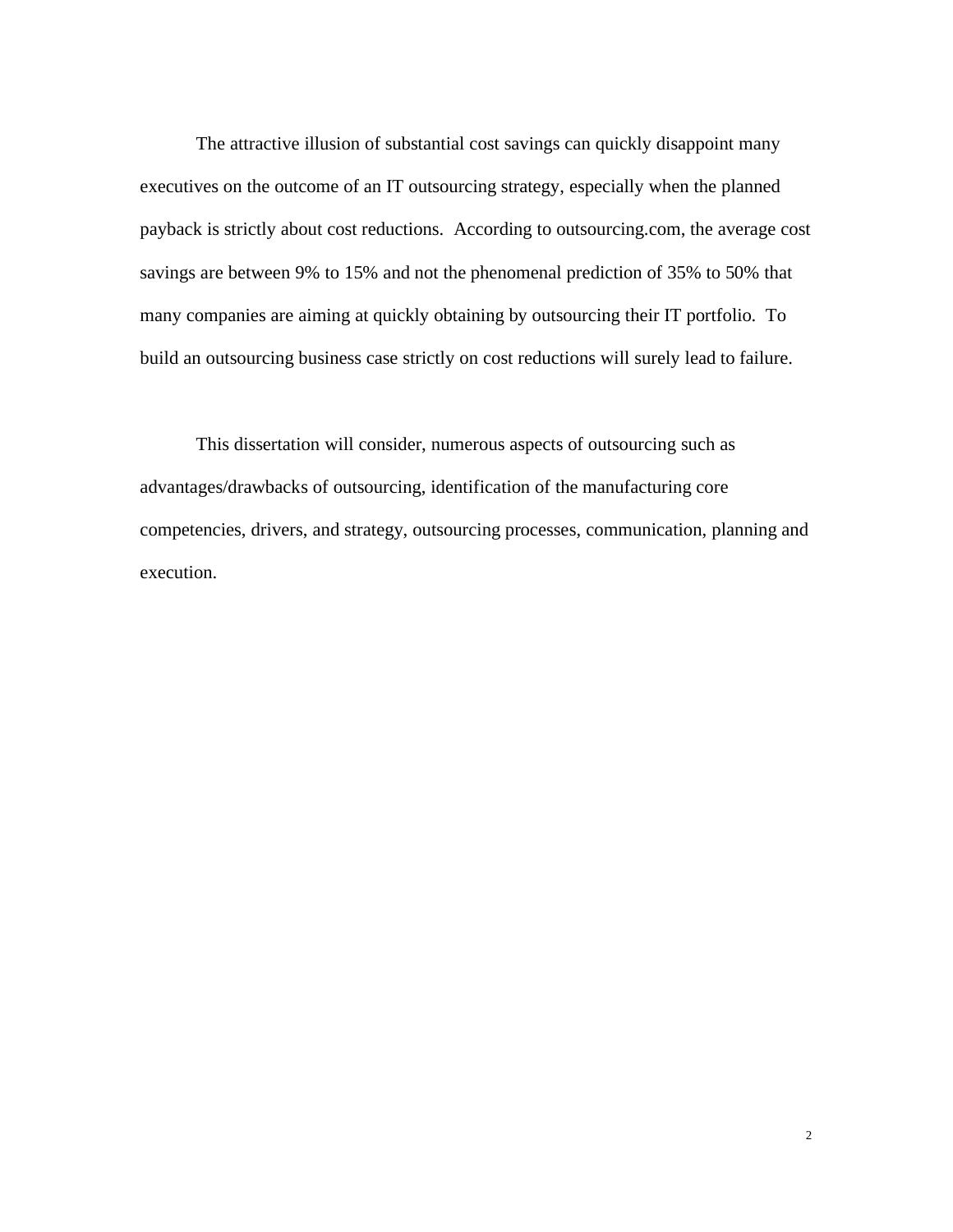#### II. REVIEW OF LITERATURE

The purpose of this literature review is to gather information and analyze what has been written on the subject of IT outsourcing. This review is also aimed at understanding the best practices of the critical areas and how they could be applied on the specific case of a manufacturing firm evaluating the outsourcing of its IT department.

Even though outsourcing has been around for many years in different markets, the outsourcing of information technology and business processes is still a fairly new business occupation. This literature review is the compilation of a number of documents from different sources such as academic publication, periodicals, thesis, reports and web sites.

The literature is formatted in order of appearance of the different research questions (to be outline in a later section). The heading titles were also selected by keeping in mind the order of the different research topics.

### Outsourcing Fundamentals

The outsourcing.com website  $(1)$  is a good place to start learning about the actual outsourcing process. The focus of the site is to provide guidance on an outsourcing project, but it lacks information of the first and foremost question: "what drives us to outsource?"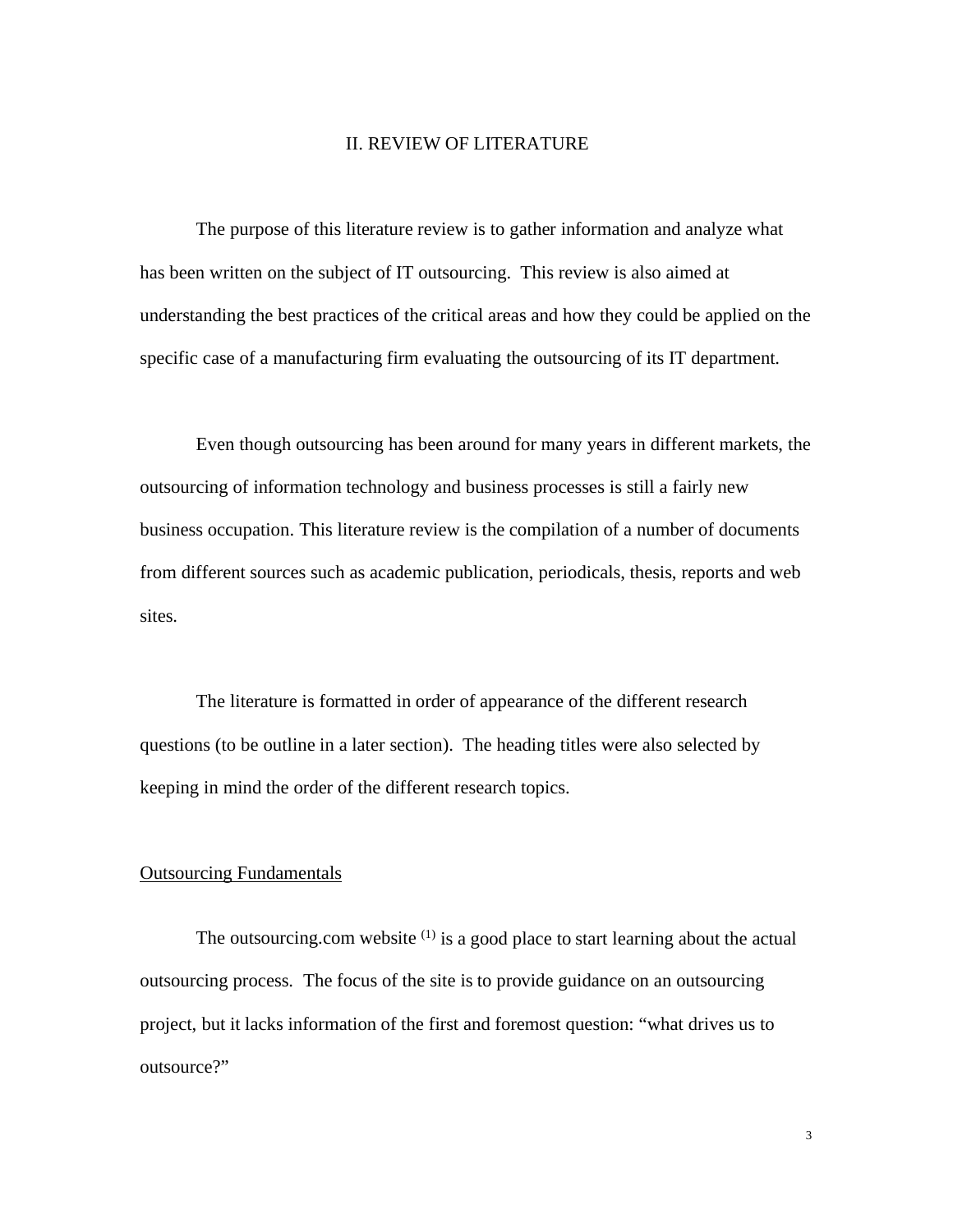Information technology and systems (ITS) outsourcing has grown to become a multi-billion dollar industry since the watershed event of Kodak outsourcing in 1989. The traditional outsourcing services market has developed into a highly specialized marketplace of ITS services. In the late 1980s, drivers to outsource were cost savings, access to cash and the gain of IT efficiency. Competitiveness, time-to-market, innovativeness, round-the-clock service, agility and finally access to world-class technology and skills were additional drivers identified in the 1990s. (4)

#### Communication

As a contract takes shape, communicating the progress of the deal to the staff and addressing their concerns need to become one of the top priorities. A CIO should make sure to offer his staff regular updates via e-mail and in meetings. LeFave (CIO of Nextel) asked his employees: "If you're going to be in data center operations, don't you want to work for a company whose reason for being is data center work?" He told them they'd have more opportunities for training, professional development and advancement if they went to work for EDS.  $(5)$ 

Firms must deal with their staff more considerately when embarking on outsourcing deals or productivity is likely to suffer, according to a recent survey by IT services company Steria. <sup>(6)</sup>

Steria found that 77 percent of employees involved in outsourcing deals felt uncertain about their future position, which led to reduced productivity levels and more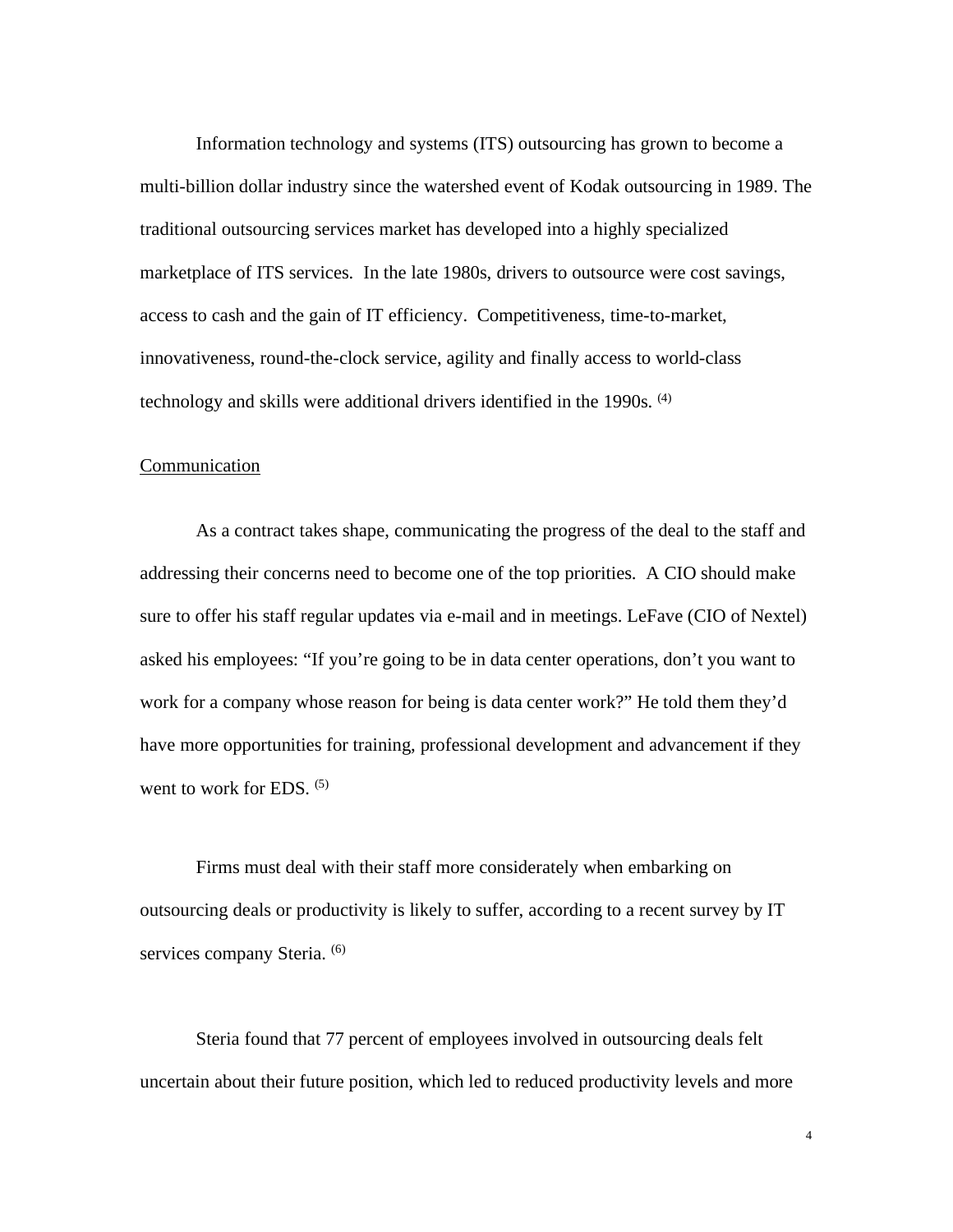mistakes being made in many cases. Almost a fifth of workers complained that they heard about an outsourcing arrangement through other staff rather than through official communication channels, adding to their feelings of insecurity. (6)

According to Dwayne Phillips, author of "How people drive outsourcing process": "The main problem with outsourcing is communication. Outsourcing projects have an additional set of people -- the outsource developers. More people mean more lines of communication, more opportunities for miscommunication, and more misunderstandings and mistakes. Mistakes are much harder to see and fix in outsourced projects." $(7)$ 

The author also mentioned a few things to watch for with people in outsourcing projects:

- "Work with people who want everyone to succeed."  $(7)$
- "Never assume that someone else understands what you want." $(7)$
- "Keep people focused on the task at hand."  $(7)$
- "Obtain regular, frequent status information that shows progress on the product." $(7)$
- "Use the status information to make timely, intelligent decisions."  $(7)$

## Drivers & Cost Concerns

Results from a survey of more than 900 firms (corporate & IT management) on outsourcing practices showed that their decision was based on outsourcing factors such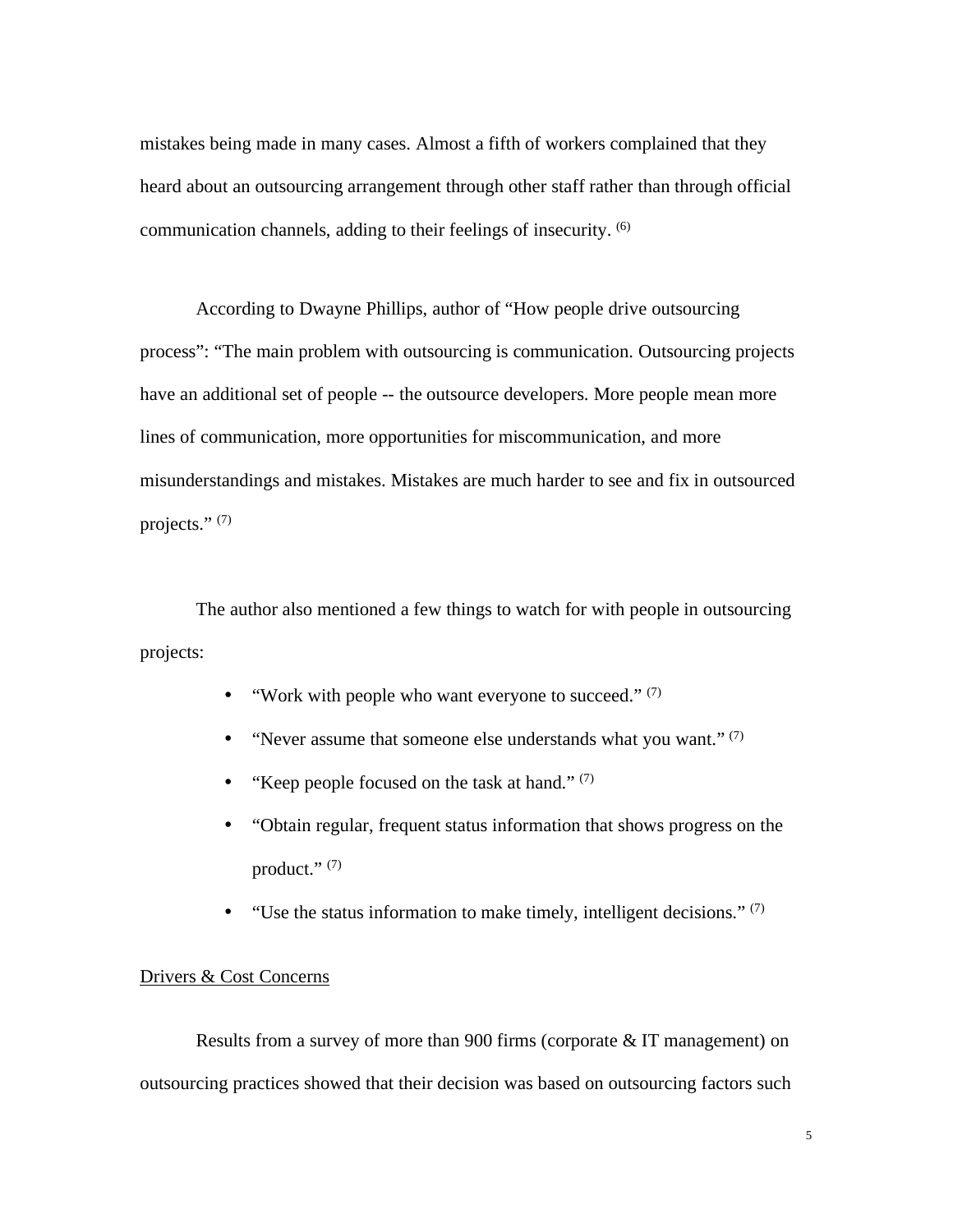as: cost/price concerns, personnel issues, risk/control issues, vendor and contract issues and finally strategic advantage. (8)

According to Eugene Gilerson of Wall-Street & Technology: "the common belief is that outsourcing technology efforts offshore cuts cost and therefore makes companies more efficient. However in the long run it makes little strategic sense for most companies to outsource significant portions of their IT projects to cheap-labor countries…With so much of a company's revenue riding on technology, why should a firm bet on a cheaper technology source halfway across the world instead of its own intellectual resources? … For companies with a focus on products and services, it makes little strategic sense to outsource IT to cheap-labor countries as the lack of innovation may hurt their client relationships and the quality of their product offering in the long term."  $(9)$ 

According to a group of Canadian CIOs, outsourcing penetration might not be as significant so far in Canada because of salary discrepancies between the two countries on similar IT positions. An IT Manager in the U.S. is earning as much as 25% higher than a Canadian worker. With such difference in salaries, Canadian CIOs suggest that it might be a key reason why U.S. workers are facing a larger offshore threat than their northern counterparts. (10)

In the article "Business: More gain than pain: Offshoring", the author discusses the McKinsey Global Institutes study which claims that for every dollar of corporate spending shifted offshore by an American firm generates \$1.13 in new wealth for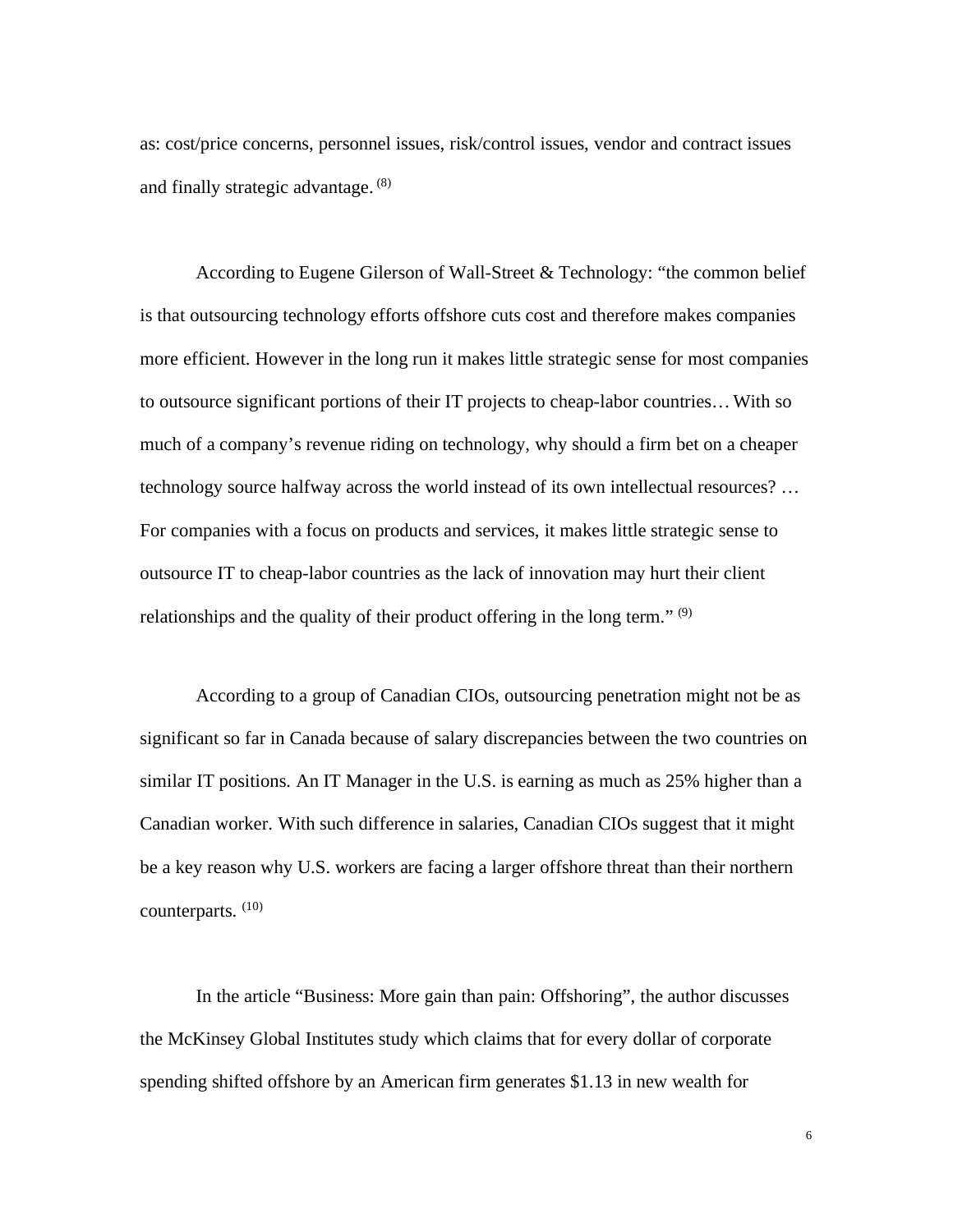American economy. McKinsey estimates that around 70% of workers ousted in favor of offshore alternatives find new work within six months. (11) Unfortunately, there are no details regarding the salary fluctuation of those individuals; did they have to accept a significant drop in order to quickly find some new work?

Right now, many CIOs are considering outsourcing significant chunks of their IT to cut costs; improve performance or obtain the scale their companies need to grow. Indeed, organizations around the world spent \$180 billion on IT outsourcing in 2003, according to Meta Group, which predicts that this market will grow 10 percent within the next two years. Despite the accrual of experience these numbers would suggest, the decision to outsource remains a difficult one. It alters the relationships between managers and employees, and between business and technology executives. (5)

Global aluminum giant Alcoa plans to outsource 130 jobs, including 70 IT positions, to an India-based services provider as a part of a move to reduce costs. Kevin Lowrey (a spokesman of the company) mentioned that the different business units of Alcoa "want to be as low cost and as effective as they can be", which is the reason for moving them offshore.  $(12)$ 

#### Domestic or Offshore Outsourcing Partner?

IT executives who have successfully outsourced parts of their companies' services abroad can tell you the road to profitable relations with offshore partners can be painfully bumpy. According to Tim King (VP of Postal Affairs for Group 1 Software) "Either, in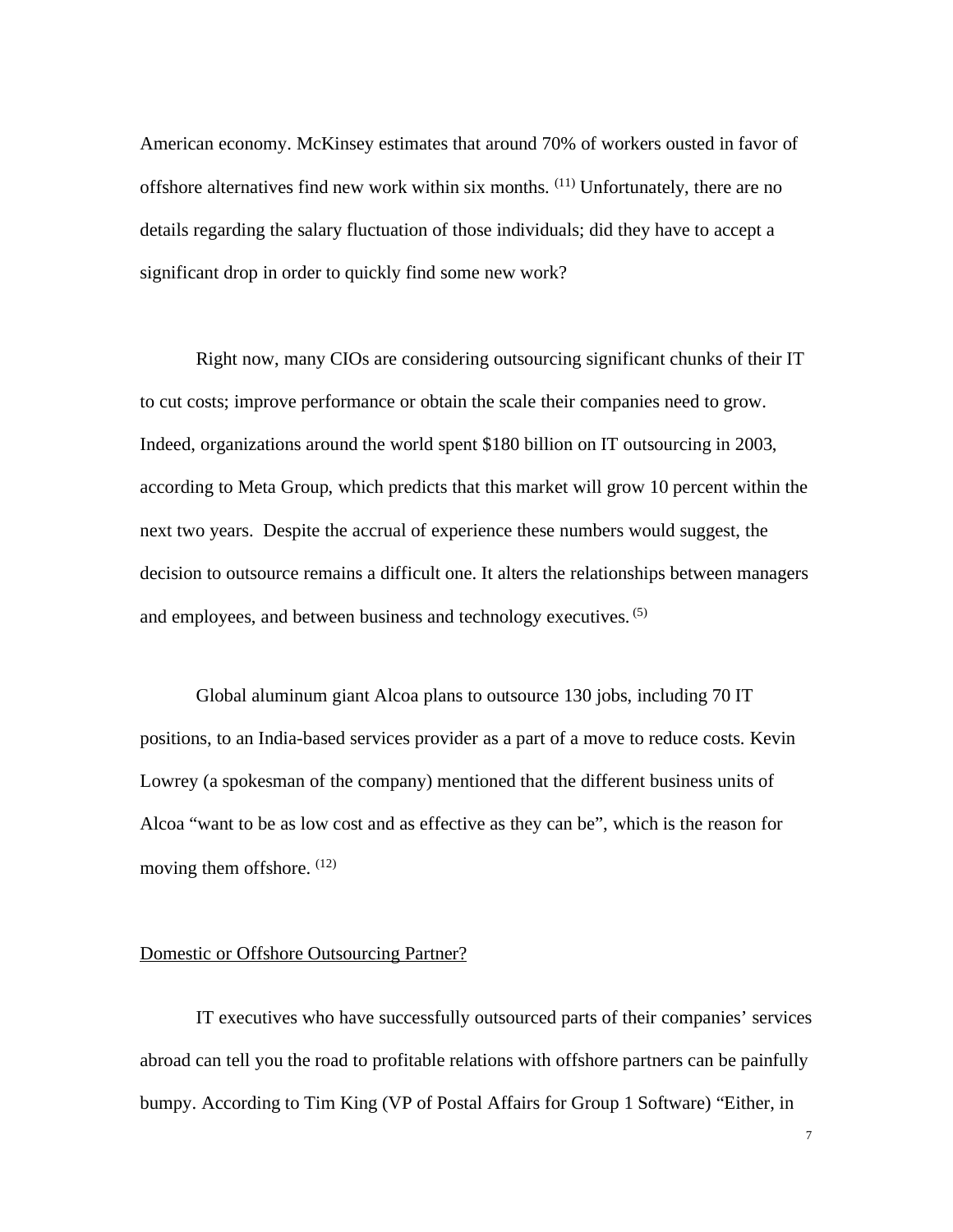the design phase, they just didn't get it, or the cost they delivered was just not up to our standards"  $(13)$ . In order to be successful in such project, companies need to: do a self examination, clarify goals and expectations, have a rigorous project management discipline and understand how to best manage communications with everyone involved. Probably the biggest stumbling block to offshore outsourcing is that after all the contracts have been signed, companies abdicate responsibility for projects to the outsourcer. King also mentioned: "Outsourcing strategy is not necessarily to replace jobs but to supplement what we have, to be more cost-effective… our mantra for some time has been to do more with less." (14)

There are some real productivity gains to be realized from 24-hour development cycle enabled by time zone difference, allowing code to be produced over-night in India and presented to the U.S. client for review and integration the next morning. Offshore teams will have no understanding of the internal drivers that make your business unique and valuable, and they need to interface with an internal team that understands your business vision, your customers and your culture. A great tool to enable that is the establishment of a virtual team environment. (15)

The potential of global outsourcing is enormous and if implemented correctly, can dramatically improve an organization's effectiveness. According to the outsourcing institute, on average, companies are realizing a nine per cent cost saving and a fifteen per cent increase in capacity and quality through global outsourcing. (16)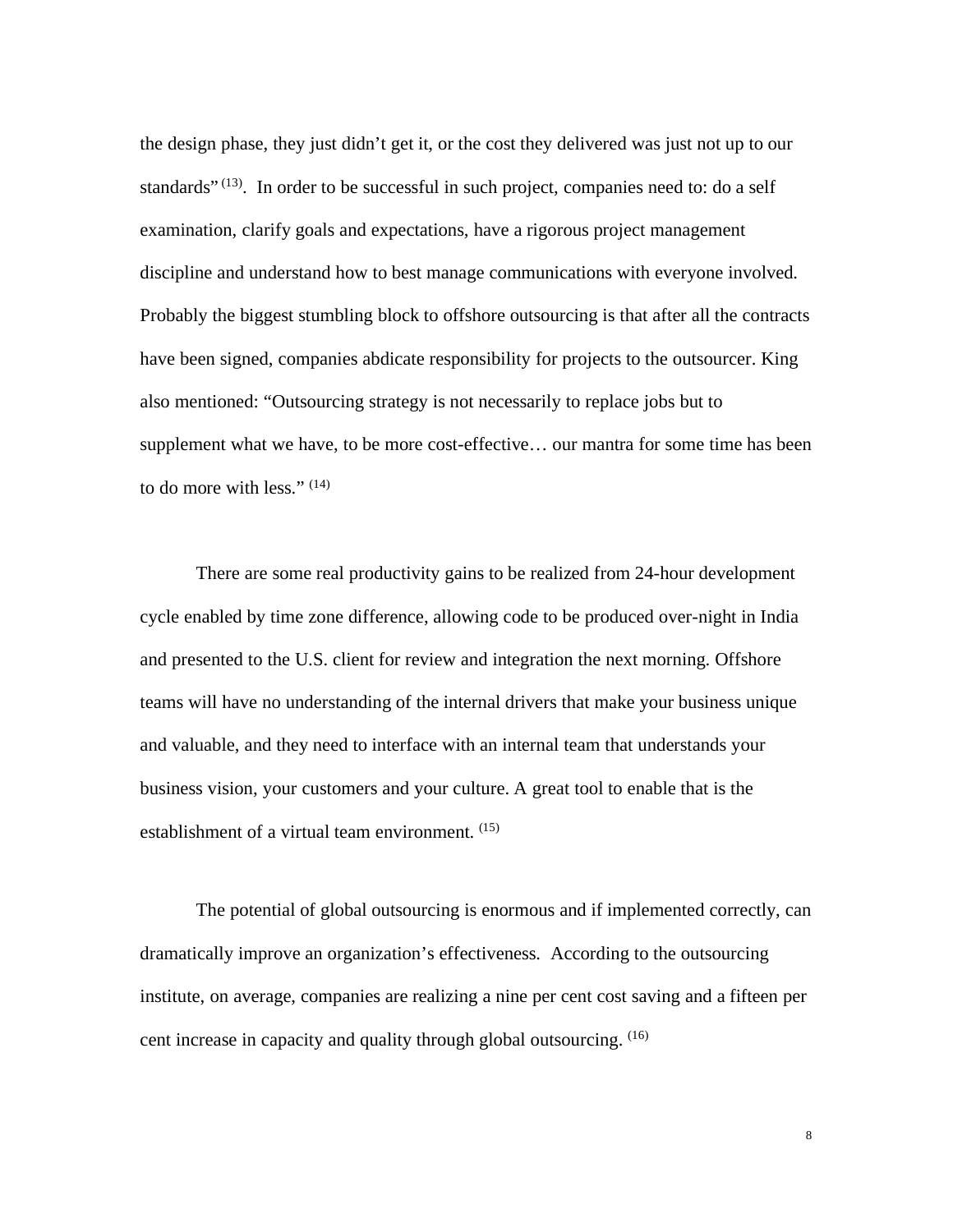It seems that some U.S. CIOs understood the fact that sending IT projects to another country isn't the only way to keep labor costs in check; they can send IT work to the country. There are many qualified workers outside of big city limits, and by sending work to rural U.S. areas, CIO would be able to utilize lower-cost IT workers the same way they would to India or China. If done right, it can actually be more attractive than offshore for many sensitive or mission-critical initiatives. Finally, why let pieces of America be disadvantaged while building economies offshore? (17)

Companies that outsource IT work outside the US may experience an overall savings rate only half the figure they might be expecting, according to Meta Group. While full-time equivalent labor costs in India may be close to half that of the US, general savings for an offshore outsourcing implementation are likely to be closer to 15%-20% during the first year. Nevertheless, offshore outsourcing is likely to grow 20%- 25% in the next two years. According to Meta Group, some of the key risk factors are  $(18)$ :

- Security and privacy concerns
- Scope creep
- Cultural differences
- Knowledge transfer

### Strategic Elements

Within many organizations, the outsourcing decision is being given more consideration because of its strategic implications. Lonsdale and Cox (1997) have revealed that outsourcing decisions are rarely taken within a thoroughly strategic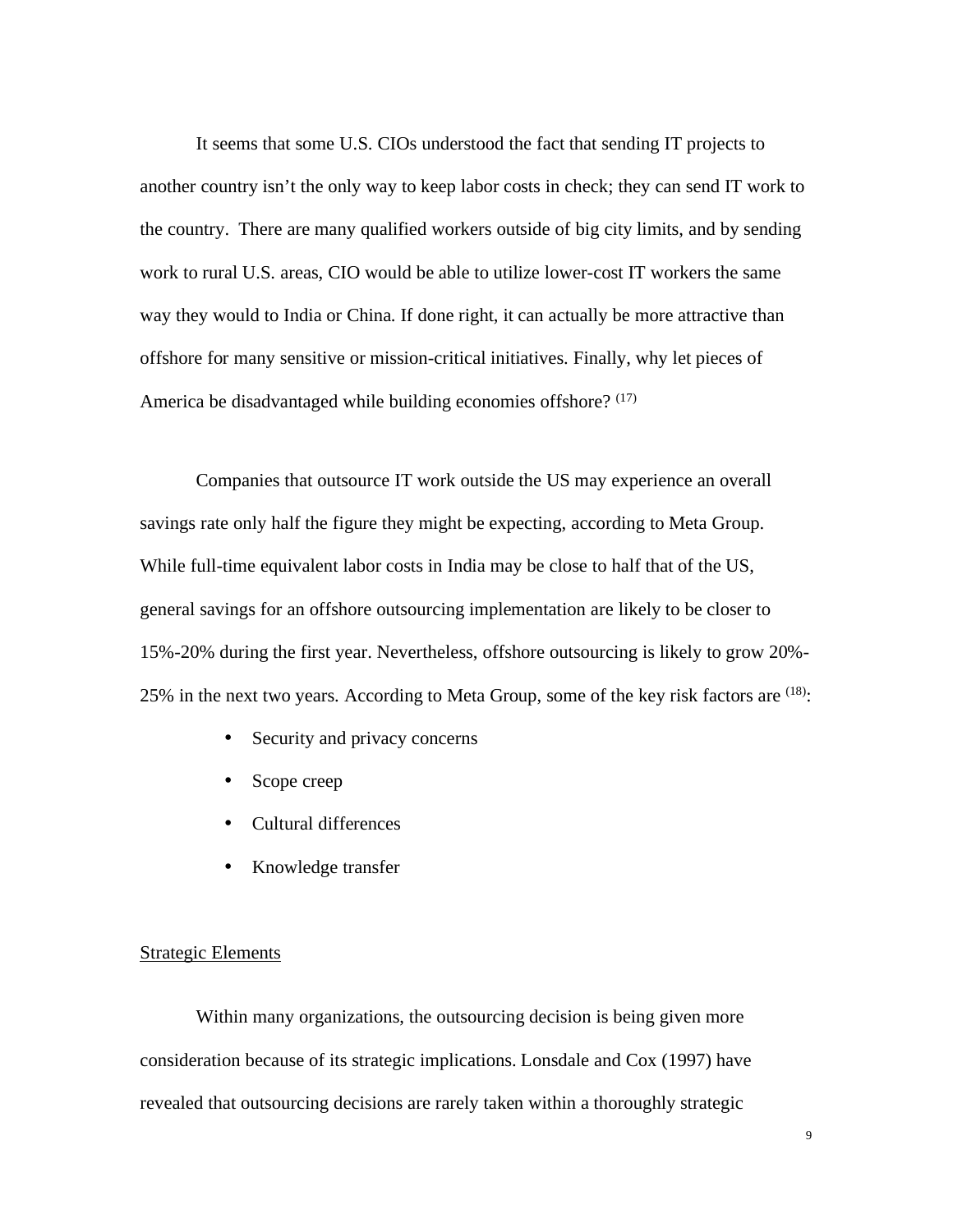perspective, with many firms adopting a short-term perspective and being motivated primarily by the search for short-term cost reductions. Little to none consideration for the long-run competitiveness of the organization is reviewed at that point. Three key problems are identified  $(3)$ :

- No formal outsourcing process
- Limited cost analysis
- Core business definition

On the strategic perspective, it is important that a company understands its mission statement and vision and transform these topics into strategic tasks. A thorough analysis of the competitive environment (internal and external) and their impact on the IT outsourcing will be mandatory before evaluating the outsourcing process. By looking at the SWOT analysis of the company, this should also help us understand if the IT functions outsourcing make sense for the business.  $(19, 20)$ 

For an organization in which IT is not a core competence/activity, outsourcing IT services or functions is a possible route to cope continuously with the growing technological transitions. While research indicates that there are enormous potential benefits in strategic IT or strategic information systems (IS) outsourcing, forming a relationship with an unsuitable outsourcing vendor could lead to increased business risks. $(21)$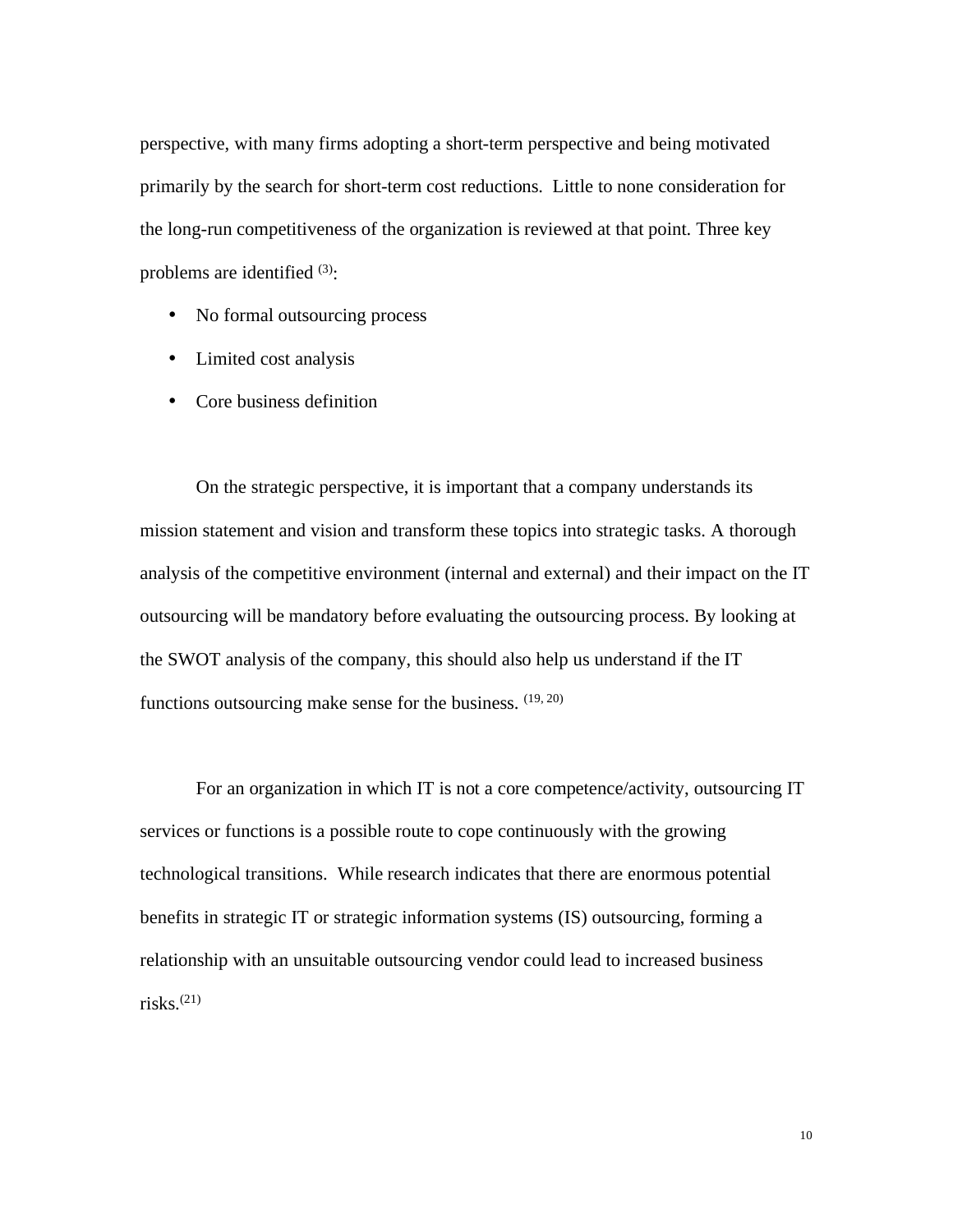Businesses have to be careful to not implement desperation outsourcing rationalized under the guise of strategy. Outsourcing can't be an attempt at rectifying larger ills, as once the changes is made, symptoms of the underlying problems will emerge and root causes remain unresolved.  $(22)$ 

Strategic benefits of outsourcing are: cost reduction, access to superior quality, increased flexibility, focus, leverage and diversification. (23)

It is interesting to read, that 2004 was expected to be the year of the offshore contact center. Manufacturers have successfully operated offshore for years. But contact centers are not factories: they deal directly with your customers. In 20 years, four critical issues have been identified for the optimum performance of a contact center  $(24)$ :

- Reduce costs without sacrificing sales or services performance
- Managing cultural and language differences
- Accurately estimating and managing offshore costs
- Mitigating economic and political risk

Once IT outsourcing contracts are established and running properly, it's that exact same IT infrastructure that is enabling other business processes to be outsourced as well. Business process outsourcing (BPO) is a means to control massive technology and infrastructure upgrades, and these back-office require constant care and feeding. Beyond cost savings, businesses are finding that the potential benefits of BPO can go deep into operations. The economies of scale that enable providers of outsourced services to cut a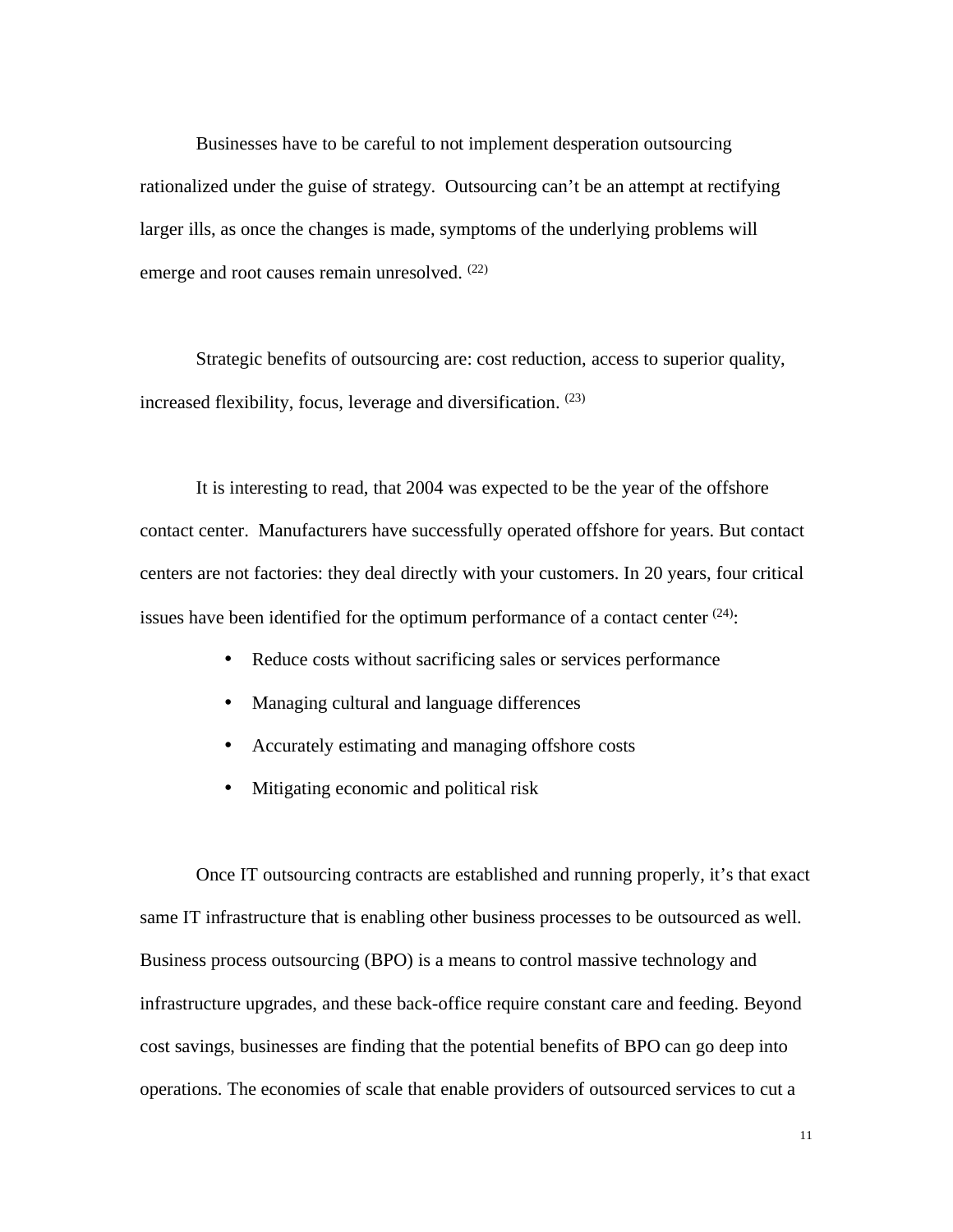client's cost are becoming less important than the economies of skill gained from calling on expertise that can chart the course of least risk. (25)

### Organizational Impacts of Outsourcing

The impacts of outsourcing on organizational modes are  $(26)$ :

- Level of integration  $\rightarrow$  low
- Impacts on the firm  $\rightarrow$  low
- Time horizon  $\rightarrow$  short
- Control over activities  $\rightarrow$  low
- Startup time & costs  $\rightarrow$  low

The top three major changes that affect the work today are  $(27)$ :

- IT (makes work more portable)
- Communication (tele-working enables to move work oversea)
- Organizational change

These three forces have led to a period of aggressive organizational change throughout the world, but unfortunately, in many firms, understanding these concepts stop at the process of cost cutting. Shareholders are still putting pressure on managers to reduce costs, and as a result of that situation, more and more outsourcing projects are being studied. Companies should consider hiring an outside company that is an expert at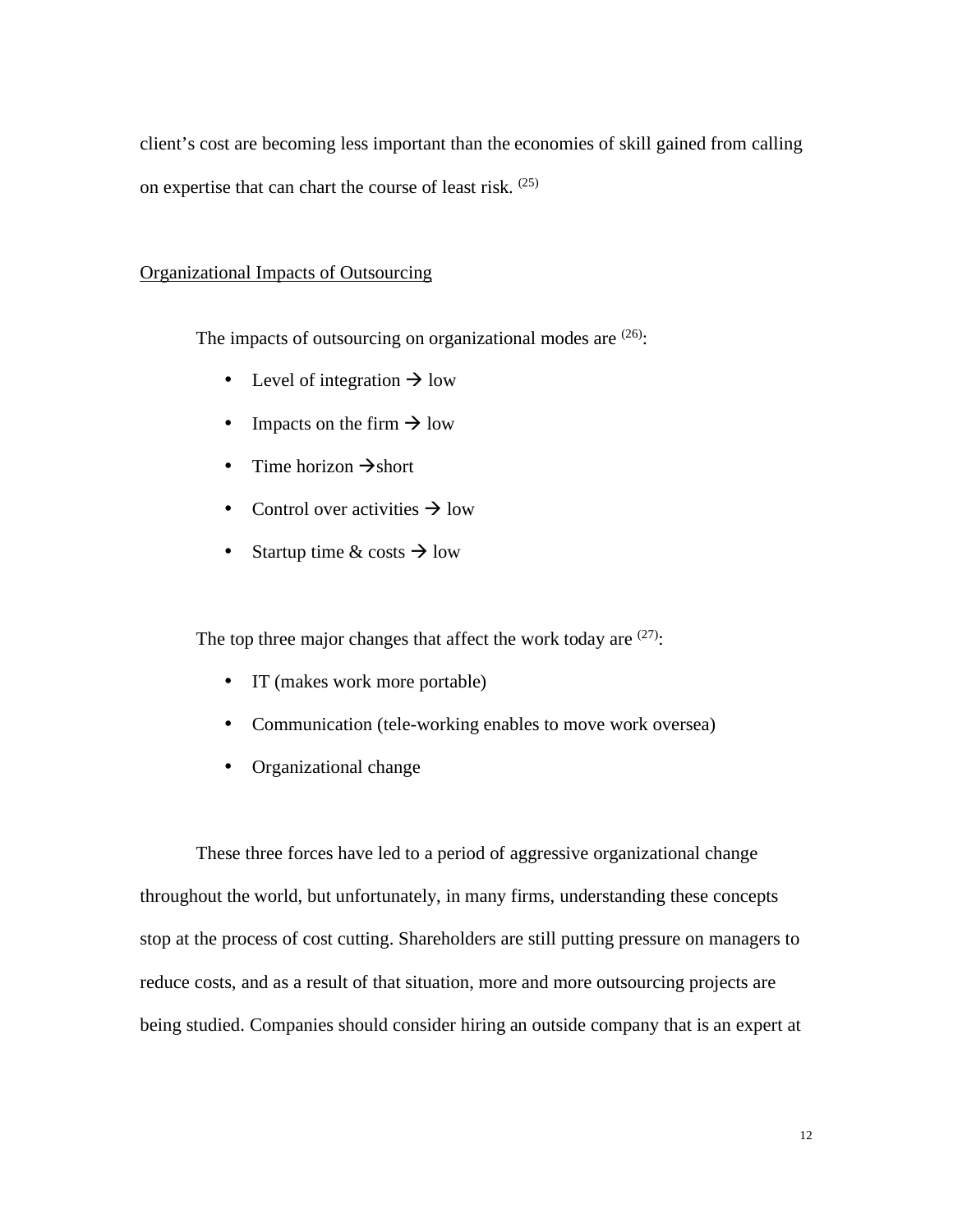providing the services that is, for them, essentially a distraction from their primary business. Keys to successful outsourcing are  $(27)$ :

- Strategic analysis
- Selecting the providers
- Managing the relationship

The results of a company's outsourcing decision appear to be a very good choice on one level. Development is still going on, and the CFO can confirm that less cash is being spent than before. However, the business owners are very unhappy with productivity 3 to 4 times lower and the total value added by IT now a fraction of what it used to be. "It's not that the work is better or worse; it's the time that it takes to communicate with a team of individuals half a world away".  $(28)$ 

#### Vendor Selection & Relationship Management

 "Establish vendor evaluation criteria. Such criteria should focus on the most critical needs, prioritized by importance to determine appropriateness of proposed vendor solutions. A vendor evaluation team is established, comprised of representatives from the various business areas that will be impacted by the new solution (including endusers)." $(29)$ 

 "Formal methods can be adopted for vendor choice to make the process objective and effective. The evaluation criteria can be prioritized based on its impact on the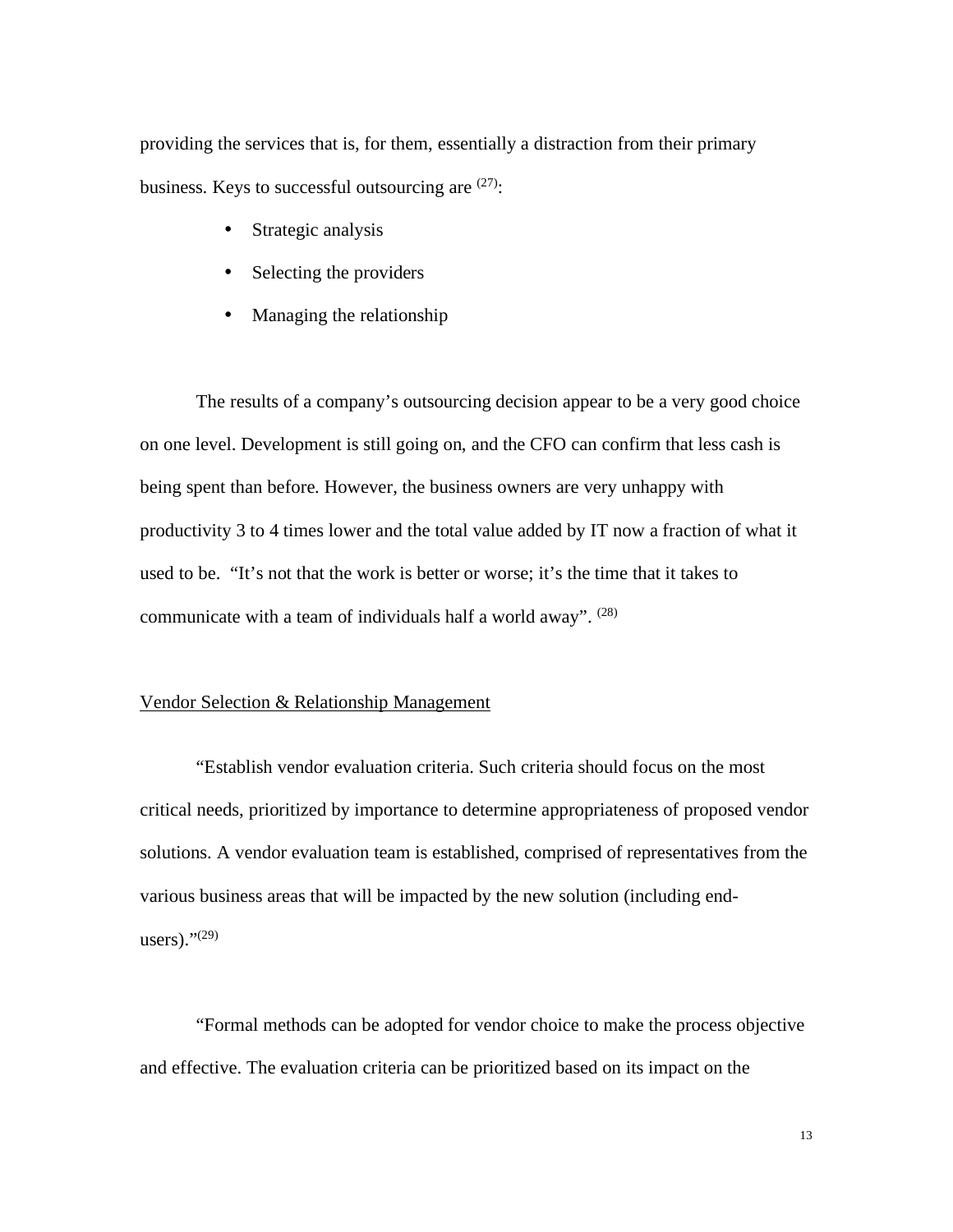identified key business drivers as well as the organization's short-term and long-term goals for outsourcing. Weight can then be assigned to each of the criteria as part of the analysis process based on the findings from the RFP responses, site visits as well as the customer references."  $(30)$ 

 "Managing successful relationships requires a new breed of managers. Outsourcing success depends a lot on general management skills rather than technical or operational skills." (31)

- "Negotiation skills: To negotiate on a day-to-day basis to keep the services provided in line with the services required." $(31)$
- "Communication skills: Outsourcing managers are basically a bridge between the organization's business needs and the providers' services. Communication becomes the essence of a successful outsourcing relationship." (31)
- "Business skills: To continually understand the changing business needs and aligning the services as per the business objectives." $(31)$

This literature represents an overview of outsourcing and is not extensive. Much of the literature is presented and developed in answer to the research questions. So as not to be repetitive, this literature is not presented here in the literature review.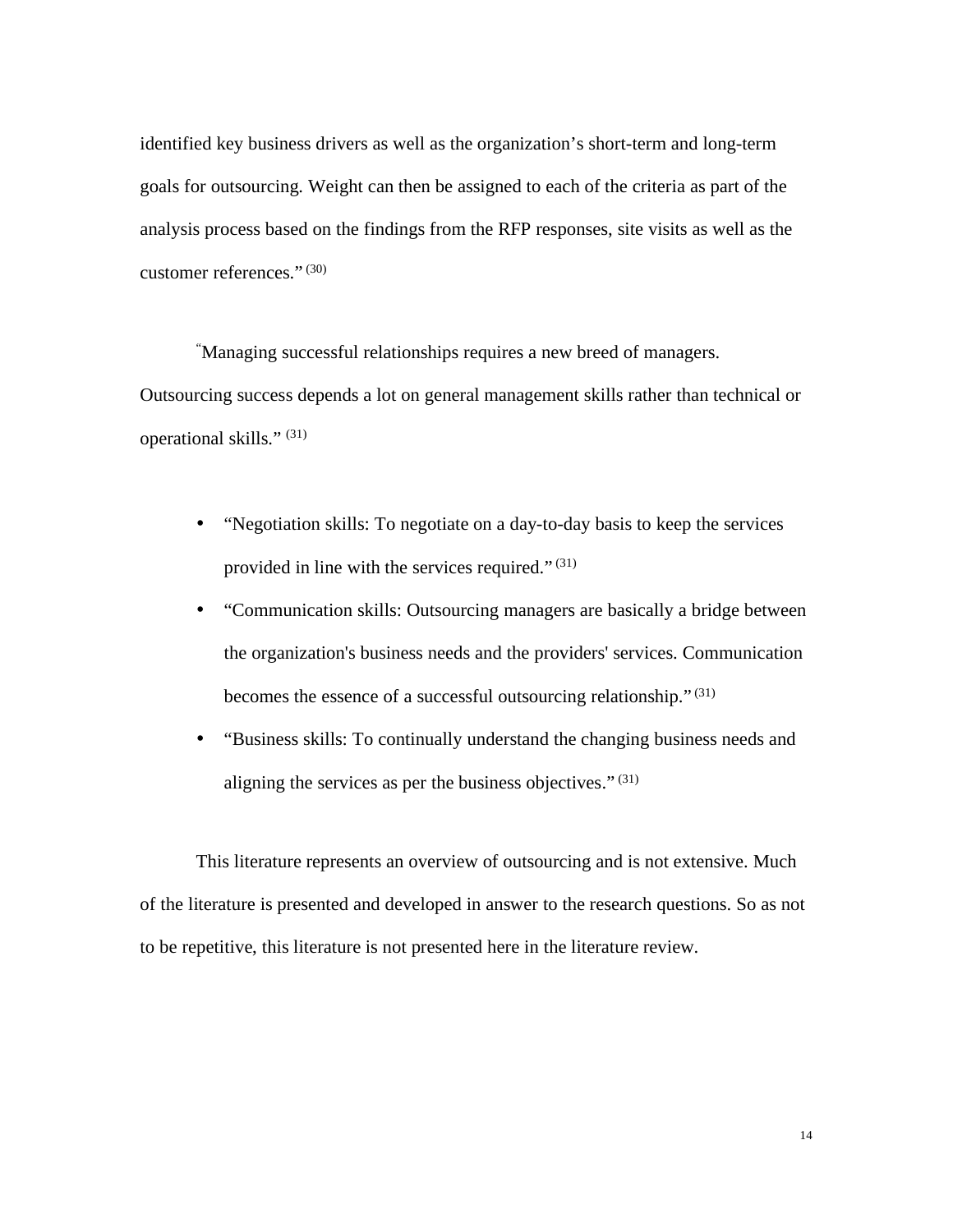#### III. METHODOLOGY & THEORETICAL ORIENTATION

The overall methodological approach to be used will be based on a qualitative analysis of different sources gathered over the literature review applied on a study case of a manufacturing firm. Finally the analysis will lead to the construction of an outsourcing action plan under the form of a business case strategic framework and a balanced scorecard.

A key foundation to successful outsourcing is a clear understanding of the IT outsourcing concept. Once the basic is understood, the applicability of outsourcing to a company can be investigated. A careful analysis of the company strategic vision will lead to the review of key outsourcing drivers that should be aligned to support this vision. With this knowledge an outsourcing strategy can be crafted to propose the outsourcing of internal IT functions. All along the path of this analysis, we'll keep track of three surrounding elements:

- The importance of communication in the outsourcing process
- The monitoring of the progress
- The performance evaluation of target versus current condition

Those elements were selected because they aren't one-time achievement goals; they have to be kept in sight during the whole process. According to David Foote, president of IT advisory and research company Foote Partners: "Outsourcing project